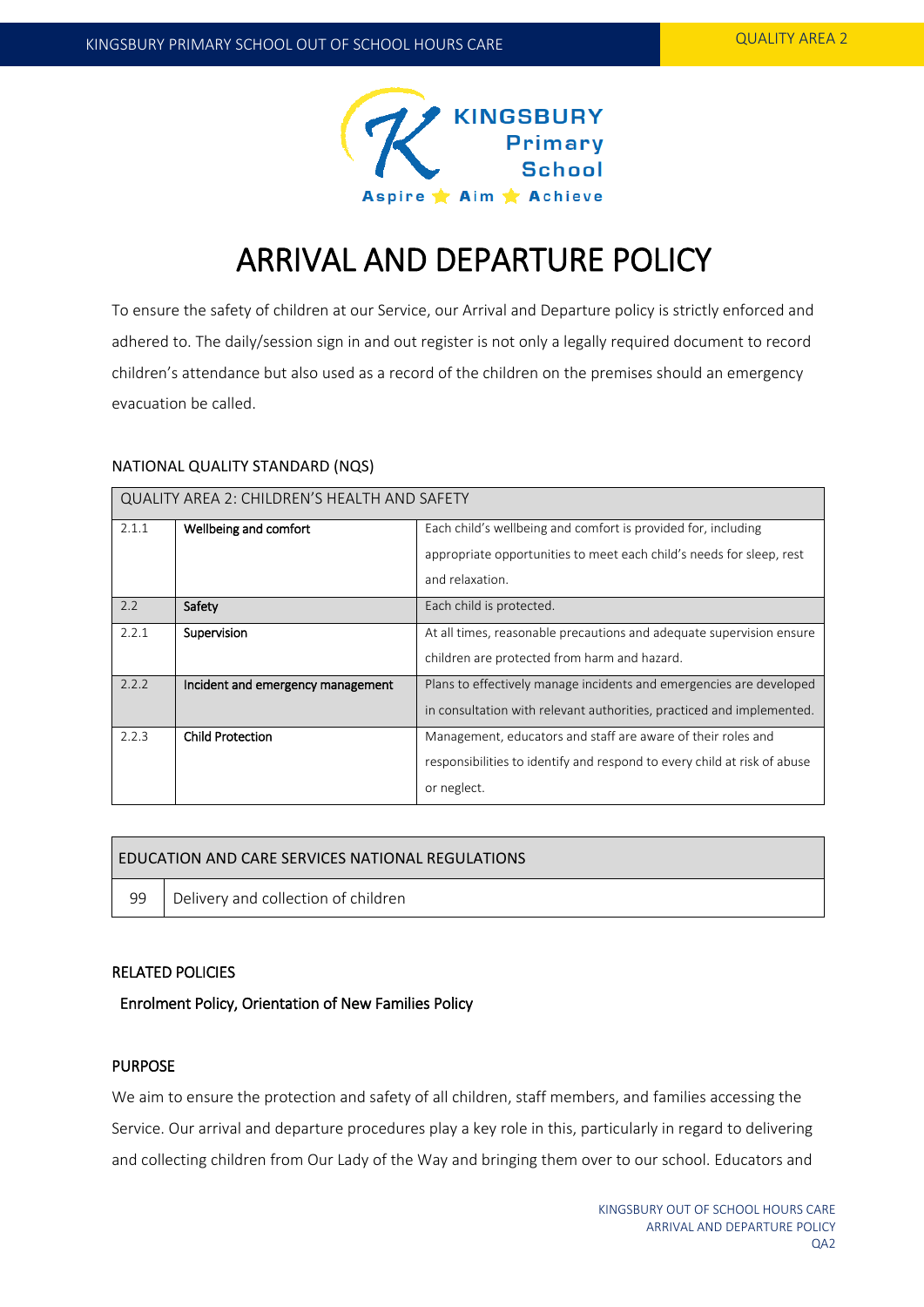Staff will only release children to an authorised person as named by the parent/guardian on the individual child's enrolment form.

#### SCOPE

This policy applies to children, families, staff, management, and visitors of the Service.

#### IMPLEMENTATION

Guidelines for delivery and collection of children are put in place to ensure the safety and wellbeing of each individual child.

#### ARRIVAL AT SERVICE:

- For children to feel secure and safe, it is important that children and families are greeted upon arrival by a member of staff and have the chance to say goodbye to the person dropping them off.
- At no stage will there be one child and one Educator alone at the service.
- All children need to be signed in by an authorised person. Information required on the register includes the time and the signature of the person dropping off the child.
- Families will be reminded to sign their child/children into the Service and will be encouraged to do so immediately upon arrival to avoid forgetting.
- Should families forget to sign their child/children in, the Nominated Supervisor is to sign the child in as required by the National Regulations.
- Sign in sheets are to be used in the case of an emergency to account for all children.
- Children are to be sighted by an educator before the parent or person responsible for the child leaves. This ensures that the educator is aware that the child has arrived and is in the building.
- A child's medication needs, or any other important or relevant information should be passed on to one of the child's educators by the person delivering the child.
- A locker will be made available for the child to place their school bag and belongings.
- In the case of a separated family, either biological parent is able to add a contact in writing unless a court order is provided to the Director stating that one parent has sole custody and responsibility.
- In the case of an emergency, where the parent or a previously authorised contact is unable to collect the child, the parent or person responsible for the child (as listed on enrolment form as having a parenting role) may telephone the service and arrange an alternative person to pick up the child. This contact must then be confirmed in writing to the Service.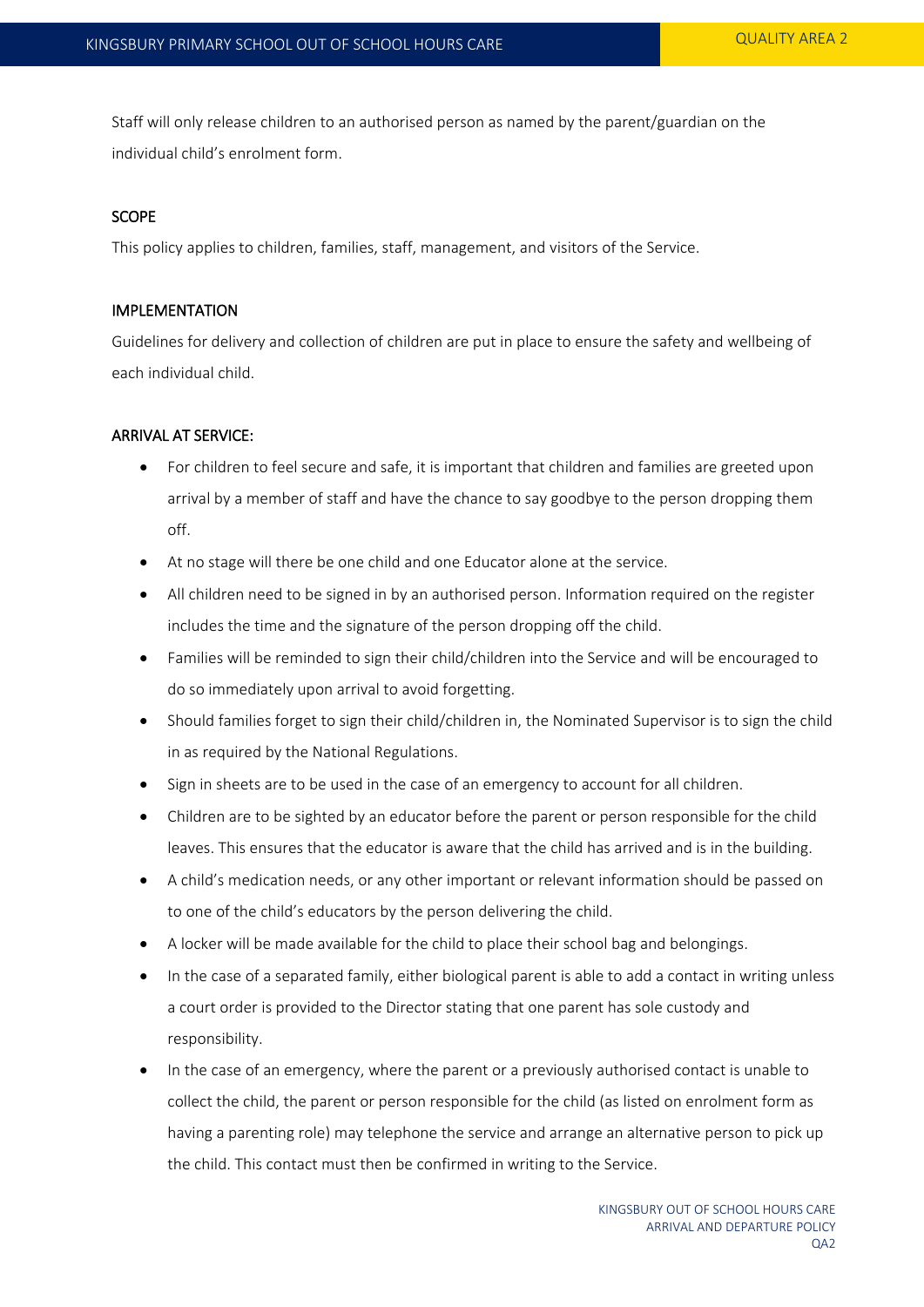#### DELIVERY TO SCHOOL:

- At 8:45am children collect their belongings and are signed out. A leader will check the lockers to confirm all belongings have been collected.
- Foundation/Prep students from Kingsbury P.S. are walked to their classroom, and then all other Kingsbury P.S. students are dismissed from Before Care and into the care of the teacher on yard duty. Children will not be permitted to leave until the yard duty teacher is present.
- Our Lady of the Way students are walked to school by two OSHC staff via Niblick Street and Green Avenue. Foundation/Prep students are walked to their classroom by OSHC staff.

#### COLLECTION FROM SCHOOL:

- An OSHC educator will go to the Grade 1/2 classrooms to remind the individual children who are attending After Care that day. The educator then collects any Foundation/Prep children from their classroom, walks them to OSHC and assists them to place their belongings in a locker.
- At the 3:30pm dismissal bell, all other Kingsbury children make their way to the Multi-Purpose Room and are signed in by an OSHC educator upon arrival.
- At 3:30pm children from Our Lady of the Way make their way to the designated collection point; a veranda located near the playground where an OSHC educator is waiting for them. They are marked off the After Care daily roll. A helper from OLW also marks the children off their roll.
- Once all children are accounted for, OLW children are walked to Kingsbury P.S. via Green Avenue and Niblick Street. When there are 15 or more children, they are escorted by one OSHC and one OLW staff member.
- OLW children are signed in on the roll upon arrival.

## ABSENT OR MISSING CHILDREN:

- Parents must advise Service staff as early as possible of their child/children's absence from school. This can be done via telephone, email or through My Family Lounge.
- If a child has not arrived at the Service and the parent has not contacted the Service to advise of the child/children's absence 15 minutes prior to children being escorted to school, an educator will contact the parent to clarify and confirm the situation.
- If a child is collected from the school early due to illness or other reasons the parent must notify the Service.
- If a child does not arrive at the Service at the expected time an educator will: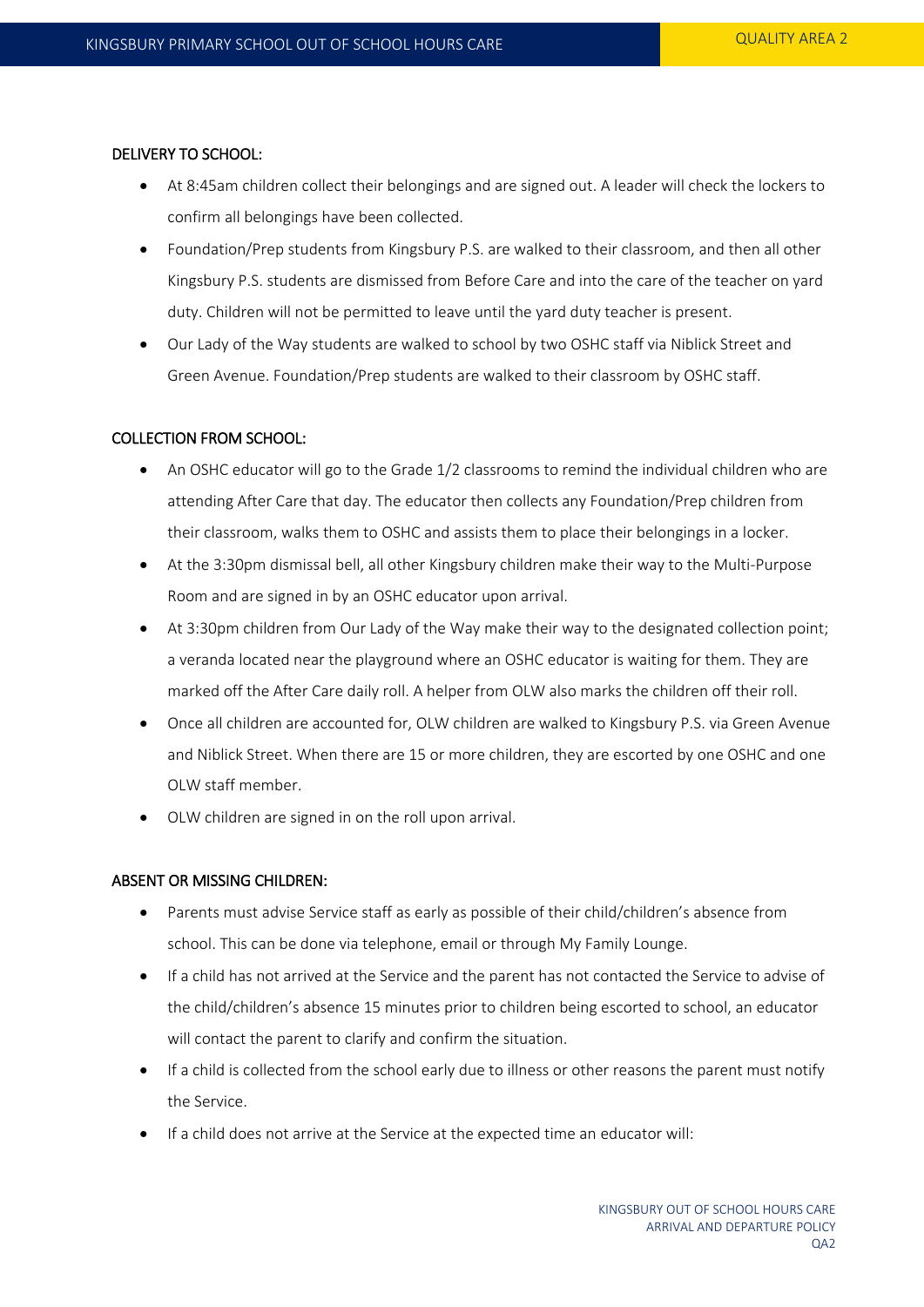- o Ask children in the school playground if they have seen the child or know where he/she is (phone parents to confirm if children say the child left school early).
- o Ask the child's teacher and/or office staff if they know of the child's whereabouts.
- o Ring the child's parent/s to enquire if they know of their child's whereabouts.
	- . If parents believe the child should be at school, educators will search the school classrooms and premises with the assistance of teachers and any available persons.
	- . The educator will immediately contact the school principal or delegate.
	- . If the child cannot be found during this search, the child must be considered missing.
	- . *If the parents have been contacted and the child is subsequently found, the Educator must immediately contact the parents to let them know.*

#### MISSING CHILDREN:

If a child is considered missing, an OSHC educator or staff member will:

- Contact the police by dialling 000.
- Contact the child's parents.
- Contact the school to inform them of the missing child.
- Ensure that other children waiting to be transported to the Service remain appropriately supervised.

## DEPARTURE

- Parents are to advise their child's educator if someone different is picking up their child. This person is to be named on the enrolment form or added in writing to the Coordinator as an authorised contact for the child.
- Photo identification must be sighted by an educator before the child is released. If educators cannot verify the person's identity, they may be unable to release the child into that person's care, even if the person is named on the enrolment form.
- All children must be signed out by their parent (or a person authorised by the parent) when the child is collected from our Service. If the parent or other person forgets to sign the child out, they will be signed out by the Nominated Supervisor.
- Children must be signed out on the same sheet that they were signed in on.
- Parents are expected to arrive to collect their child/children by 6.00pm.
- No child will be withheld from an authorised contact or biological parent named on the enrolment form unless a current court order is on file at the Service.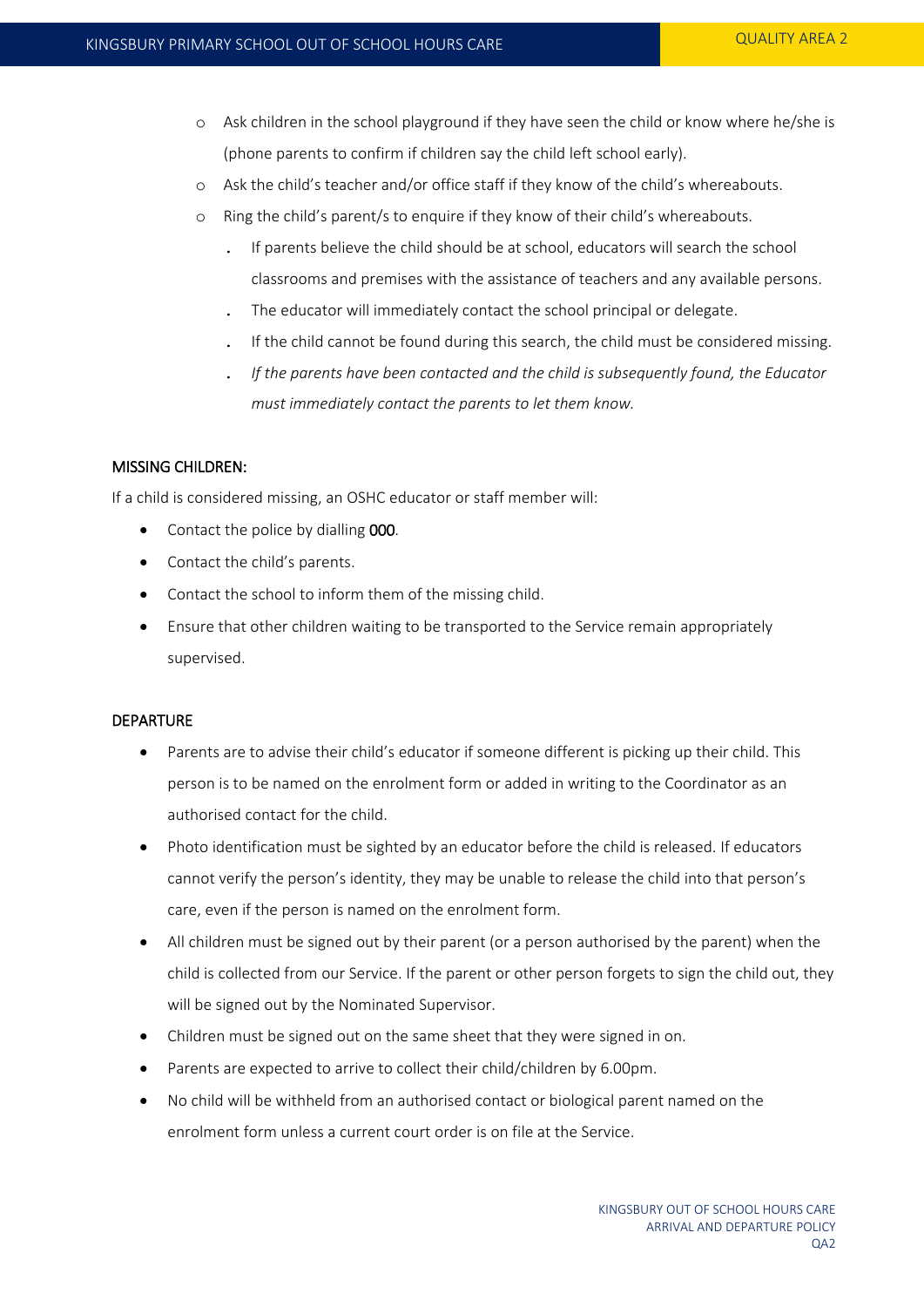- In the case of a particular person (including a biological parent) being denied access to a child, the service requires a written notice (court order) from a court of law.
	- o Educators will attempt to prevent that person from entering the service and taking the child; however, the safety of other children and educators must be considered.
	- o Educators will not be expected to physically prevent any person from leaving the Service.
	- o In such cases, the parent with custody will be contacted along with the local police.
	- o Where possible the educator will provide police with the make, colour, and registration number of the vehicle being driven by the unauthorised person, and the direction of travel when they left the Service.
	- o A court order overrules any requests made by parents to adapt or make changes.
- Nominated Supervisors will ensure that the authorised nominee pick-up list for each child is kept up to date. It is our policy that we do not allow anyone under the age of 16 to collect children.
- If the person collecting the child appears to be intoxicated or under the influence of drugs, and educators feel that the person is unfit to take responsibility for the child, educators will:
	- o Discuss their concerns with the person, without the child being present if possible, and
	- o Suggest they contact another parent or authorised nominee to collect the child.
	- o If the person insists on taking the child, Educators will inform the police of the circumstances, including the name of the person, and if possible, the make, colour, and registration number of the vehicle being driven, and the direction of travel when they left the Service.
- Educators cannot prevent an incapacitated parent from collecting a child but must consider their obligations under the relevant child protection laws.
- At the end of each day educators will check indoor and outdoor premises including all rooms and storage rooms, beds and cots, and storage sheds to ensure that no child remains on the premises after the Service closes.
- Children may leave the premises in the event of an emergency, including medical emergencies.
- Details of absences during the day will be recorded.

## DELIVERY AND COLLECTION OF CHILDREN DURING VACATION CARE

During periods of Vacation Care, families are not permitted to drive onto the school premises. Families should park in Maryborough Avenue and enter the school via the walkway gate. The carpark gate is to remain locked to ensure the safety and security of children and staff onsite. All other policies and procedures will be followed as per *Arrival at Service*, and *Departure from Service*.